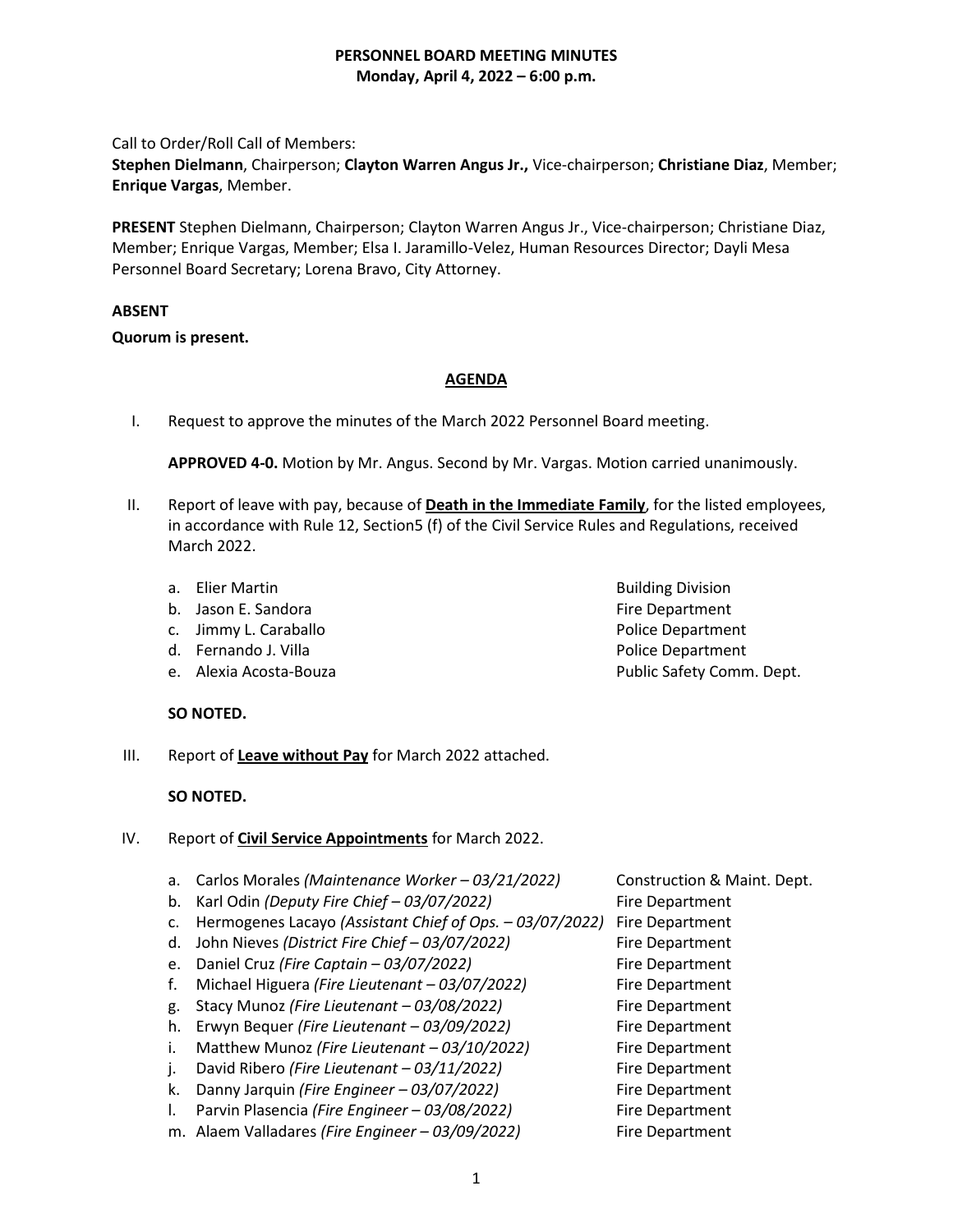| n. | Alexander Conesa (Fire Engineer - 03/10/2022)                                      | <b>Fire Department</b>   |
|----|------------------------------------------------------------------------------------|--------------------------|
| о. | Phillip DaSilva (Fire Engineer - 03/11/2022)                                       | <b>Fire Department</b>   |
| p. | Andres Garcia (Fire Equipment Technician - 03/15/2022)                             | <b>Fire Department</b>   |
| q. | George E. Fuente (Police Chief - 03/28/2022)                                       | <b>Police Department</b> |
|    | (Pending Council Approval)                                                         |                          |
| r. | Yosvany Rodriguez (Police Officer Recruit - 03/21/2022)                            | Police Department        |
| s. | William R. Hurtado (Police Officer Recruit - 03/21/2022)                           | Police Department        |
| t. | Robert Acosta (Police Officer Recruit - 03/21/2022)                                | <b>Police Department</b> |
| u. | Elizabeth J. Grist (Police Officer Recruit - 03/21/2022)                           | Police Department        |
| v. | Zaily Lorente (Police Officer Recruit - 03/21/2022)                                | Police Department        |
| w. | David Alcantara (Police Officer Recruit - 03/21/2022)                              | <b>Police Department</b> |
| x. | Jose F. Montalvan (Police Officer Recruit - 03/21/2022)                            | <b>Police Department</b> |
| ۷. | Amaury Perez (Police Officer Recruit - 03/21/2022)                                 | Police Department        |
| z. | Juan Rico (Police Officer Recruit - 03/21/2022)                                    | Police Department        |
|    | aa. Alden Fernandez (Police Officer Recruit - 03/21/2022)                          | <b>Police Department</b> |
|    | bb. Steven Almanzar (Police Officer Recruit - 03/21/2022)                          | Police Department        |
|    | cc. Anelys Rodriguez (Police Officer Recruit - 03/21/2022)                         | <b>Police Department</b> |
|    | dd. Brian F. Perez (Police Officer Recruit - 03/21/2022)                           | <b>Police Department</b> |
|    | ee. Raymond Tellez-Ferriol (Police Officer Recruit - 03/21/2022) Police Department |                          |
|    | ff. Norvin Moya (Police Officer Recruit - 03/21/2022)                              | <b>Police Department</b> |

## **SO NOTED.**

V. Report of **Resignations** for March 2022.

|    | a. Gina H. Madariaga           | Resigned | Comm. & Spe. Events Dept.   |
|----|--------------------------------|----------|-----------------------------|
|    | b. Arnulfo Olivas              | Retired  | Construction & Maint. Dept. |
|    | c. Luis Martinez               | Retired  | Fire Department             |
|    | d. Jonathan M. Sheppard-Poulin | Resigned | Fire Department             |
|    | e. Quintonian Alexander        | Resigned | <b>Police Department</b>    |
|    | f. Maria G. Camacho            | Resigned | <b>Police Department</b>    |
| g. | Cesar Garcia                   | Resigned | <b>Police Department</b>    |
|    | h. Cinthya Mendoza             | Resigned | Public Safety Comm. Dept.   |

## **SO NOTED.**

#### VI. Report of **Maternal/Paternal Leave** for March 2022.

None.

#### **SO NOTED.**

# VII. Request to certify the following **Competitive Eligibility Lists**:

a. Business Tax Specialist I

**APPROVED 4-0.** Motion by Mr. Angus. Second by Ms. Diaz. Motion carried unanimously.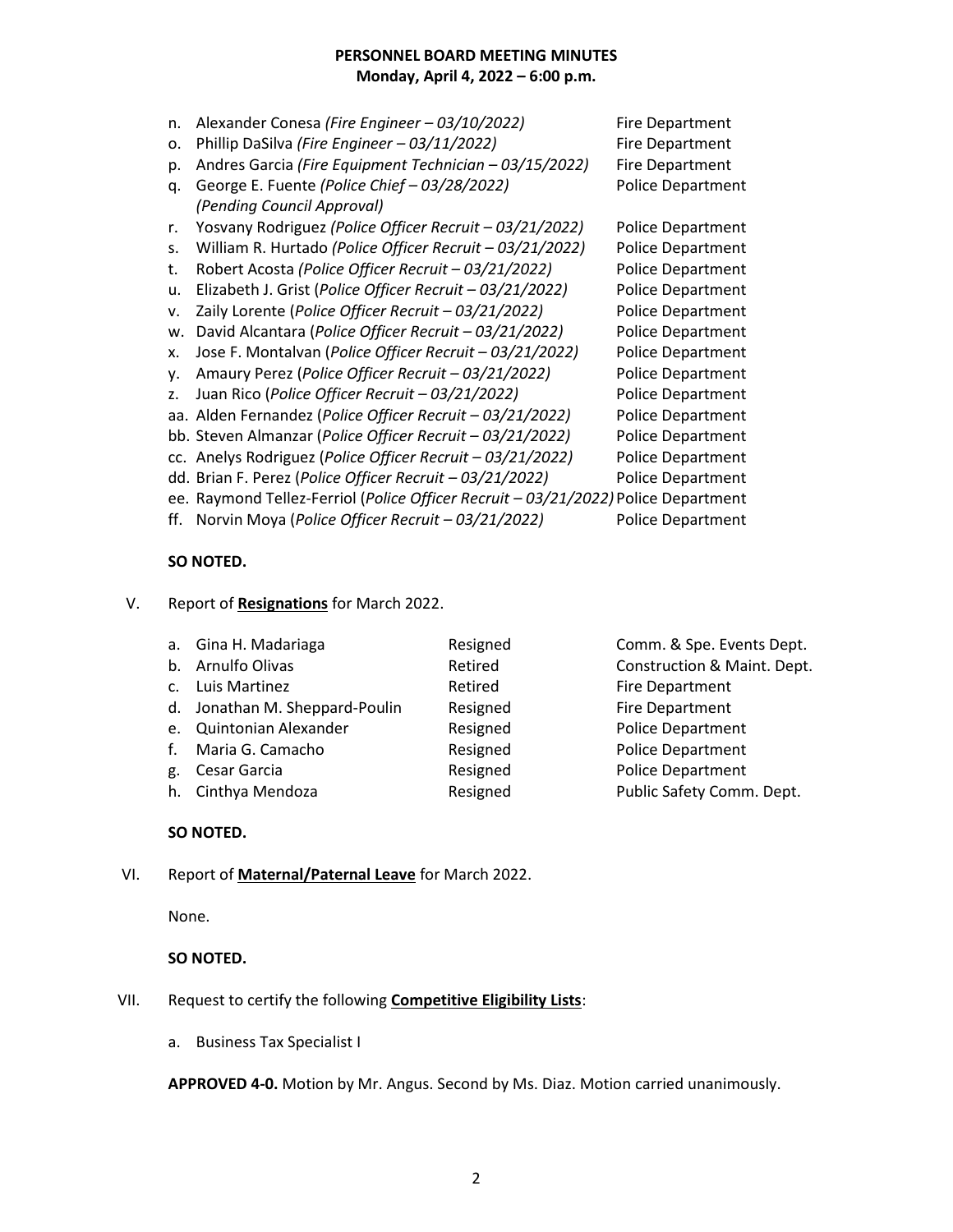b. License Plate Reader Analyst

**APPROVED 4-0.** Motion by Mr. Vargas. Second by Mr. Angus. Motion carried unanimously.

- VIII. Request to certify the following **Non-competitive Eligibility Lists**:
	- a. Assistant Director of Budget and Finance

**APPROVED 4-0.** Motion by Mr. Angus. Second by Mr. Vargas. Motion carried unanimously.

b. Police Chief *(Promotional Letter Attached)*

**APPROVED 4-0.** Motion by Mr. Angus. Second by Ms. Diaz. Motion carried unanimously.

c. Fire Payroll Administrator

**APPROVED 4-0.** Motion by Ms. Diaz. Second by Mr. Angus. Motion carried unanimously.

d. Internal Auditor

**APPROVED 4-0.** Motion by Mr. Vargas. Second by Ms. Diaz. Motion carried unanimously.

e. Junior Accountant – Retirement Department

**APPROVED 4-0.** Motion by Mr. Angus. Second by Ms. Diaz. Motion carried unanimously.

f. Office Coordinator – Law Department

**APPROVED 4-0.** Motion by Ms. Diaz. Second by Mr. Vargas. Motion carried unanimously.

g. Risk Administrator

**APPROVED 4-0.** Motion by Ms. Diaz. Second by Mr. Vargas. Motion carried unanimously.

h. Telecommunications Manager I

**APPROVED 4-0.** Motion by Ms. Diaz. Second by Mr. Angus. Motion carried unanimously.

- IX. Request to abolish the following **Competitive Eligibility Lists**:
	- a. Clerk Typist II

**APPROVED 4-0.** Motion by Ms. Diaz. Second by Mr. Vargas. Motion carried unanimously.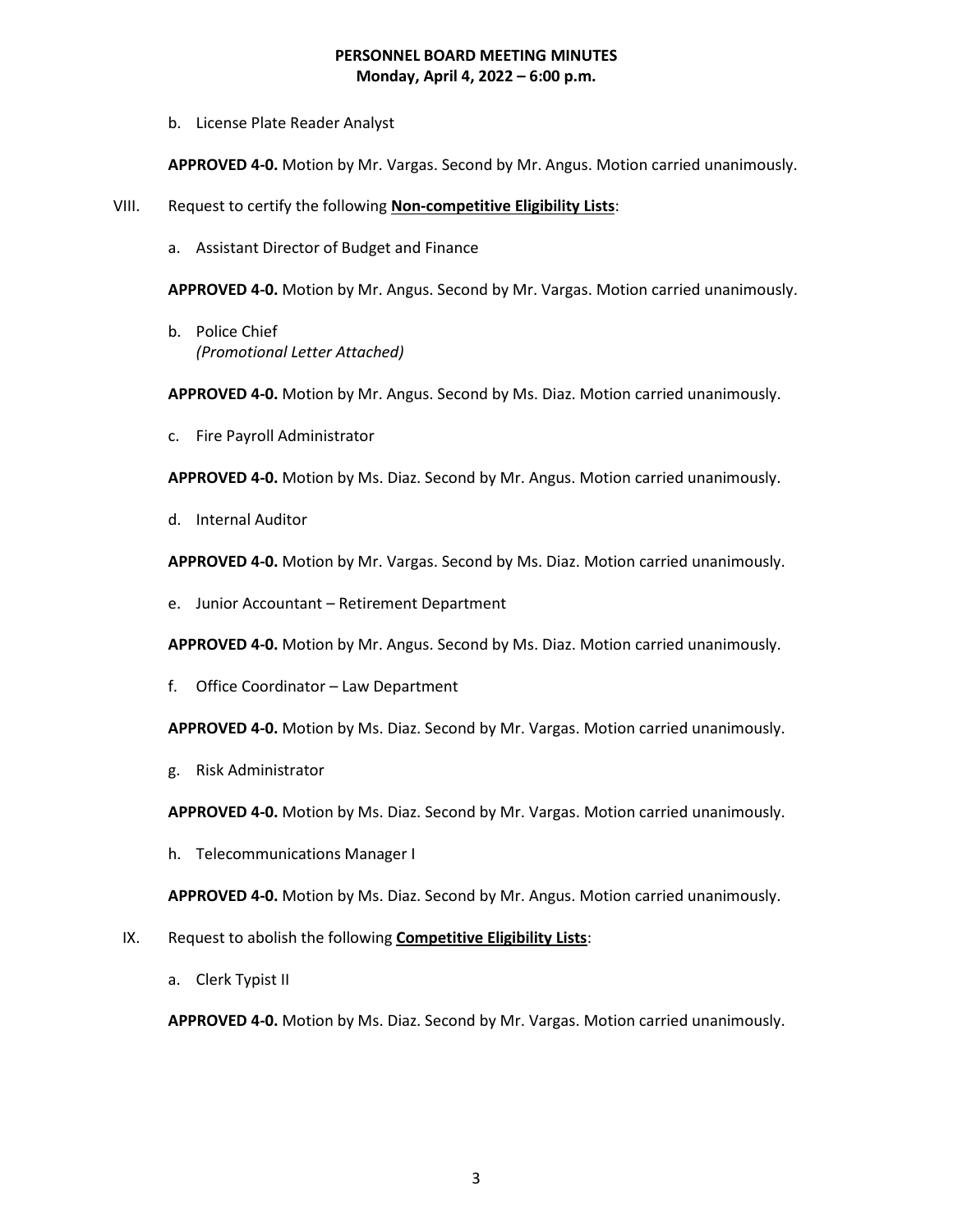- X. Request to approve the following new **Job Descriptions** *(Attached)*:
	- a. Assistant Director of Budget and Finance

**APPROVED 4-0.** Motion by Mr. Angus. Second by Mr. Vargas. Motion carried unanimously.

b. Assistant Grants Administrator P/t

**APPROVED 4-0.** Motion by Mr. Angus. Second by Ms. Diaz. Motion carried unanimously.

c. Electronic Technician I

**APPROVED 4-0.** Motion by Ms. Diaz. Second by Mr. Angus. Motion carried unanimously.

d. Executive Assistant (IT Department)

**APPROVED 4-0.** Motion by Mr. Angus. Second by Mr. Vargas. Motion carried unanimously.

e. Fire Payroll Administrator

**APPROVED 4-0.** Motion by Ms. Diaz. Second by Mr. Angus. Motion carried unanimously.

f. Human Resources Assistant P/t

**APPROVED 4-0.** Motion by Mr. Angus. Second by Ms. Diaz. Motion carried unanimously.

g. Junior Lifeguard P/t

**APPROVED 4-0.** Motion by Mr. Vargas. Second by Mr. Angus. Motion carried unanimously.

h. Risk Administrator

**APPROVED 4-0.** Motion by Mr. Angus. Second by Ms. Diaz. Motion carried unanimously.

i. Systems Analyst

**APPROVED 4-0.** Motion by Mr. Angus. Second by Mr. Vargas. Motion carried unanimously.

- XI. Request to approve the following revised **Job Descriptions** *(Attached)*:
	- a. Budget Analyst Assistant

**APPROVED 4-0.** Motion by Ms. Diaz. Second by Mr. Angus. Motion carried unanimously.

b. I.D. Technician I

**APPROVED 4-0.** Motion by Mr. Angus. Second by Mr. Vargas. Motion carried unanimously.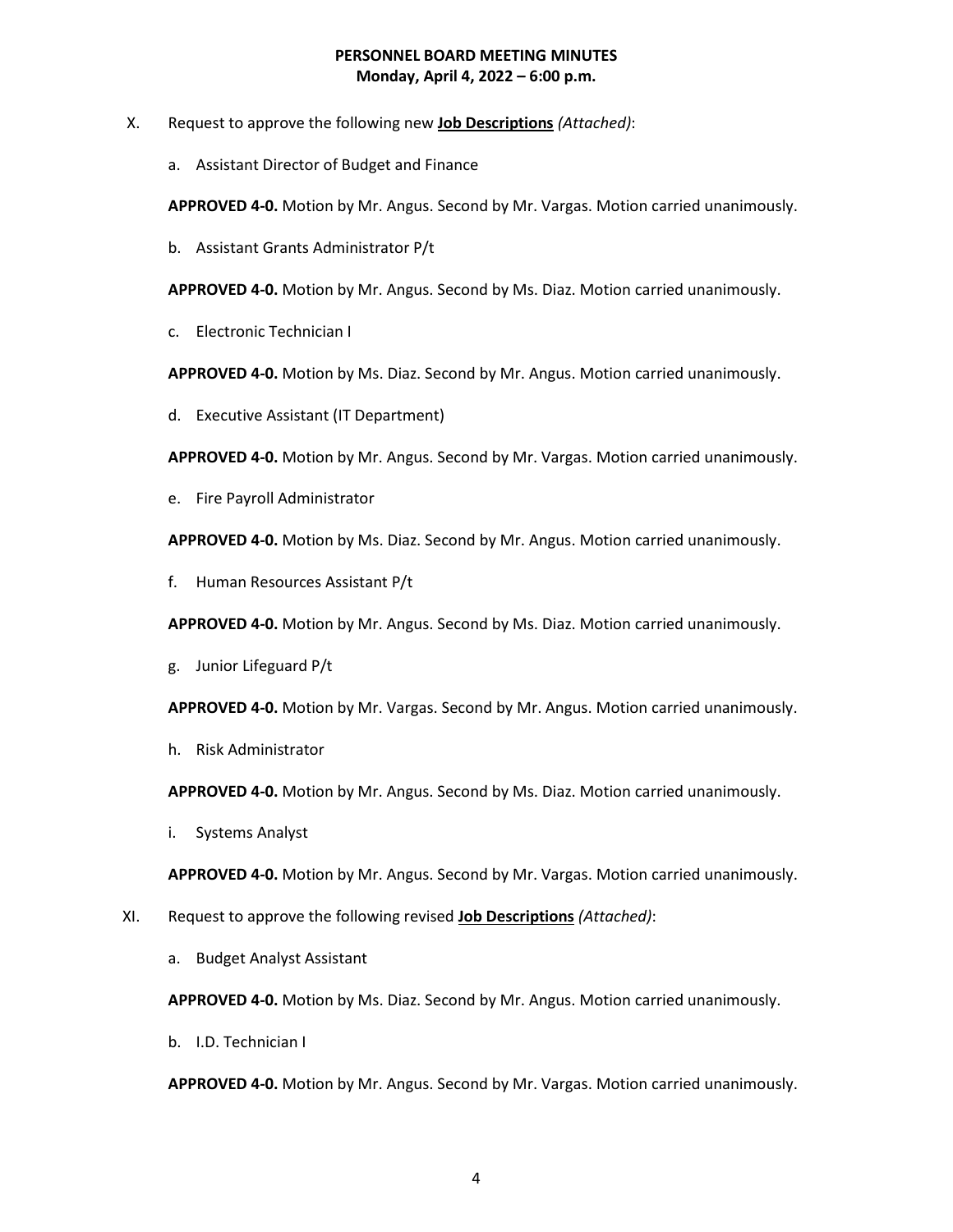c. Information Systems Technician

**APPROVED 4-0.** Motion by Ms. Diaz. Second by Mr. Vargas. Motion carried unanimously.

- XII. Notice of approved request of **Reclassifications** for the following positions:
	- a. *Existing:* Accounting Clerk I *Changed to:* Accounting Clerk P/t
	- b. *Existing:* Assistant Building Official *(Hourly) Changed to:* Assistant Building Official *(Salary)*
	- c. *Existing:* Assistant to Building Official *(Hourly) Changed to:* Assistant to Building Official *(Salary)*
	- c. *Existing:* Program Specialist *Changed to:* Assistant Grants Administrator P/t
	- d. *Existing:* IT Coordinator *Changed to:* Executive Assistant
	- a. *Existing:* Systems Developer *Changed to:* Systems Analyst
	- b. *Existing:* Cashier P/t *Changed to:* Assistant to Community Liaison P/t
	- c. *Existing:* Vacancies in Finance *Changed to:* Assistant Director of Budget and Finance

## **SO NOTED.**

XIII. Notice of ratified memorandum of understanding between the City of Hialeah and Hialeah Civil Services Employees Association/AFSCME Local 161 regarding the amendment of the salary ranges for I.D. Technician I and I.D. Technician Supervisor in order to attract and retain personnel.

## **SO NOTED.**

XIV. Notice of Inter-office memorandum dated March 10, 2022 by Mayor Esteban Bovo, Jr., to freeze all vacant positions (with the exception of life and safety positions and seasonal positions) for the current fiscal year 2021-2022. Justification memo is required to fill position.

## **SO NOTED.**